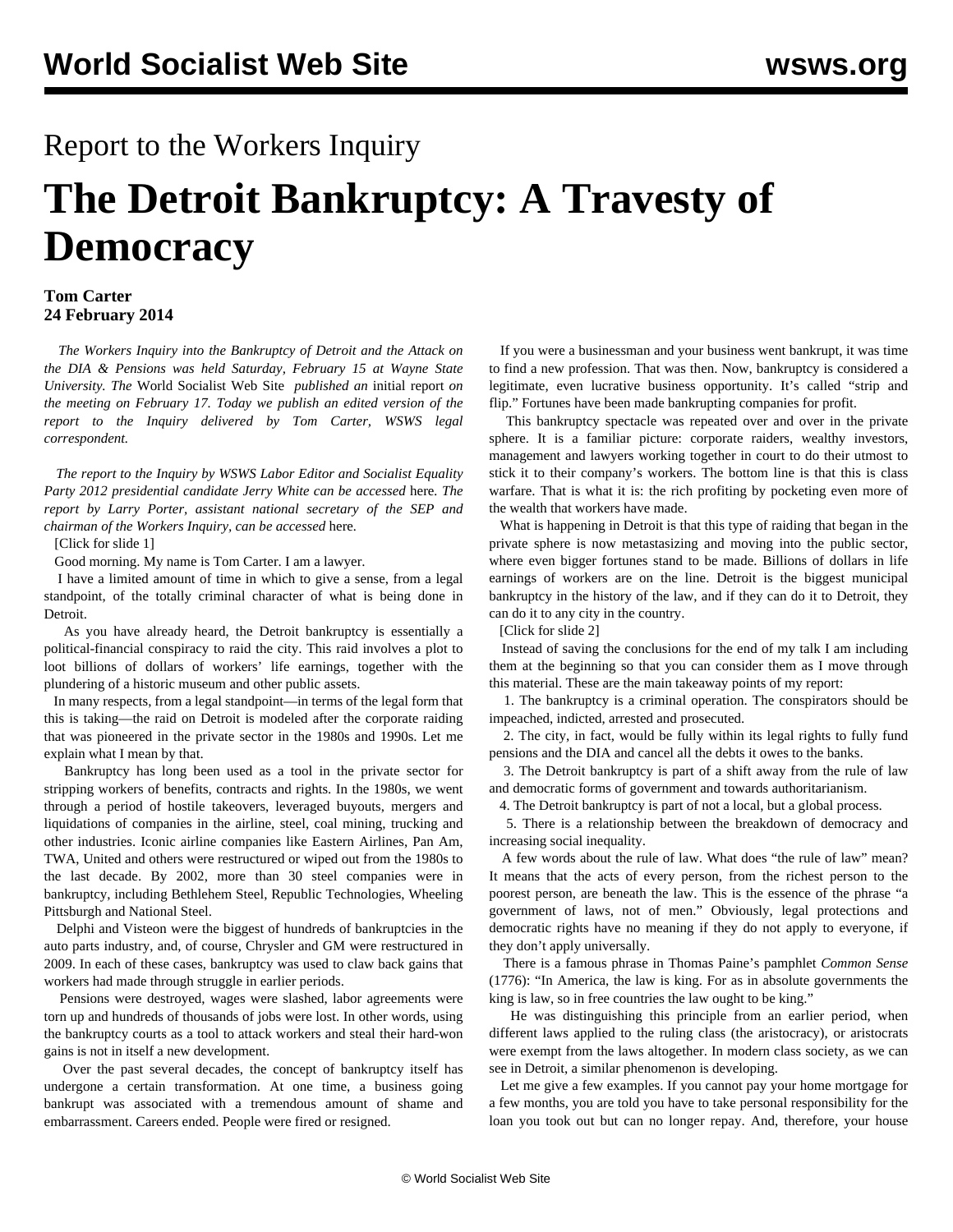goes into foreclosure.

 If, on the other hand, you are a bank and you have made billions of dollars worth of bad bets on speculative financial instruments, do you have to take personal responsibility? No, you get a bailout and you pay yourself a big bonus.

This is the rule of law collapsing, not functioning.

 Another example: If I were to steal a DVD from Walmart, I would go to jail. If I stole a third DVD from Walmart, I would go to jail for life under a three-strikes law.

 But if you are Bank of America and you carry out what are admittedly criminal and illegal transactions valued in the billions, resulting in billions of dollars in losses all around the country, not only do you not go to jail, once again you get a bailout and a big bonus.

 This is the rule of law breaking down, and we see this in the Detroit bankruptcy. As we saw in the presentation earlier, they did not really care what the law was except to the extent they could get around it. Otherwise, they just ignored it.

[\[Click for slide 3](workspace://SpacesStore/d06aee55-ff1d-46e3-b33d-64231b7368fe)]

 I'm going to make five concrete points on the way the bankruptcy took place. Think of these as five different angles from which the Detroit bankruptcy has been exposed as illegal.

 First is the issue of pensions and the Michigan Constitution. Second, the emergency manager law. Third, the question of "good faith." Fourth, I'm going to talk some about the history of the municipal bankruptcy law. Fifth, a quick point about the DIA and what is called a "public trust."

[\[Click for slide 4](workspace://SpacesStore/f3387d3a-2f4b-4354-867b-f93568f20e6d)]

 Let me give a little background on pensions. These were never handed out for free. Workers had to battle company thugs and, in many cases, the National Guard to secure them. The first privately funded pension plan in the United States was won in 1875 from the American Express Company. Workers later won pensions from Standard Oil of New Jersey in 1903, US Steel in 1911, General Electric in 1912, AT&T in 1913, Goodyear Tire and Rubber in 1915, Bethlehem Steel in 1923, American Can in 1924 and Eastman Kodak in 1929.

 It is not as if the bosses woke up one morning and said, "You know what would be a nice thing to do? Give the workers some pensions." Instead, this occurred because workers drew a line in the sand in places like Detroit and fought it out.

 From day one, the bosses have always tried to renege on these pension agreements. Originally, under the law, pension funds were considered mere "gratuitous allowances." In other words, charity. To use a legal phrase: it springs from the generosity and appreciation of the grantor for a past service. The pensioner has no vested right, the pension can be terminated at the will of the grantor. In other words, it's not a right, just a charitable handout.

 In 1948, a Michigan Supreme Court case called *Brown v. Highland Park* found that municipal pensions were "terminable at the will of the municipality." In other words, they were charity. Workers had no vested rights in these pensions.

 Workers not only had to fight for the pensions themselves, workers then had to fight once they got the pensions for the pensions to be recognized under the law as vested rights. These struggles took place over a whole period. Ultimately, seven states were compelled to pass constitutional amendments that protect public employee pensions: New York in 1938, Alaska in 1956, Michigan in 1963, Illinois in 1970, Louisiana in 1974, Hawaii in 1978 and Arizona in 1998.

 On the slide we have Article IX, Section 24 of the Michigan Constitution of 1963: "The accrued financial benefits of each pension plan and retirement system of the state and its political subdivisions shall be a contractual obligation thereof which shall not be diminished or impaired thereby. Financial benefits arising on account of service rendered in each fiscal year shall be funded during that year and such funding shall not be

used for financing unfunded accrued liabilities."

 "Shall not be diminished or impaired" is part of the Michigan Constitution. The next section says that they are fully funded. They are required under the Michigan Constitution to fully fund pensions, and they are not allowed to use pension money to do anything for unfunded accrued liabilities. That's the law in the state of Michigan.

 There were actually previous constitutions in Michigan in 1835, 1850 and 1908.

 1963 in Michigan—that was the year of the "Great March to Freedom" (June 23, 1963), part of the civil rights period, during which 250,000 people marched down Woodward. The 1963 Michigan constitution of that period gives a sense of the conditions under which it was passed. Article 1 of the Michigan Constitution begins, "All political power is inherent in the people." The Michigan Constitution included a bill of 23 rights, while the federal Bill of Rights as we know has 10. Article 9 on finance and taxation includes the protections for pensions.

 Teachers in Michigan played a critical role in fighting for and securing that pension right in the Constitution. The 1960s in general saw huge teachers' strikes all across the country for basic rights.

[\[Click for slide 5](workspace://SpacesStore/53e74656-1d07-4e39-b2d6-4e820edb42ea)]

 So, as we saw, Jones Day, Miller Buckfire, the state officials, the city officials—they have always been trying to get out from under this pension protection. It has always been a thorn in their sides, this constitutional protection. They have always been looking for ways to get around it.

 But, from the period from 1963 to 2013, or 50 years, it was always understood that pensions in the state of Michigan cannot be diminished or impaired. And they have to be fully funded.

 Everyone who ever made any kind of financial transaction with the city of Detroit was on notice that no matter what happened, the pensions had to be paid. It's in the Constitution. Workers, on the other hand, were told along the way that they should accept lower pay and concede benefits because, no matter what, their pensions were secure under the Michigan **Constitution** 

 Then comes December 3, 2013, when Judge Rhodes decides that Detroit is eligible for bankruptcy. He rules under federal bankruptcy law that the pensions could be impaired. In fact, the Obama administration went out of its way to intervene in the bankruptcy to support this position. The current proposal is to pay 22 or 25 cents on the dollar for every pension.

 It has to be understood: this is not hypothetical money. This is real. This is people's lives. There are people who go out to the mailbox once a month, and this is supposed to be how they live. When they get the check and it is 25 percent of what it used to be, where did this money go? It went to the banks.

 To justify this ruling, Rhodes seizes on the phrase "contractual obligation" in the Michigan Constitution. The Michigan Constitution says, "shall be a contractual obligation thereof." And he says, "Aha! Everyone knows that federal bankruptcy law permits the impairment of contracts."

 "Therefore," according to Judge Rhodes, "the pensions can be impaired!" That's the logic.

 I wonder what the workers who struggled for this constitutional amendment would think of Judge Rhodes' logic. One imagines a teacher who participated in the struggles of the 1960s reading Judge Rhodes' decision in the bankruptcy case. I can imagine the teacher saying, "Judge Rhodes, you get an F-minus in reading comprehension. What part, Judge Rhodes, of 'shall not be diminished or impaired' did you fail to understand? I thought we made it pretty clear."

[\[Click for slide 6](workspace://SpacesStore/e83fb52c-0820-4aae-b036-f4557956968b)]

 Actually, this takes us even deeper into the illegality of the entire operation. If what Judge Rhodes says is true—it's not, but let's suppose it's true—and pensions can be impaired in bankruptcy, then how is it legal for Detroit to be authorized by the state of Michigan to enter bankruptcy under the state Constitution if it means that pensions are going to be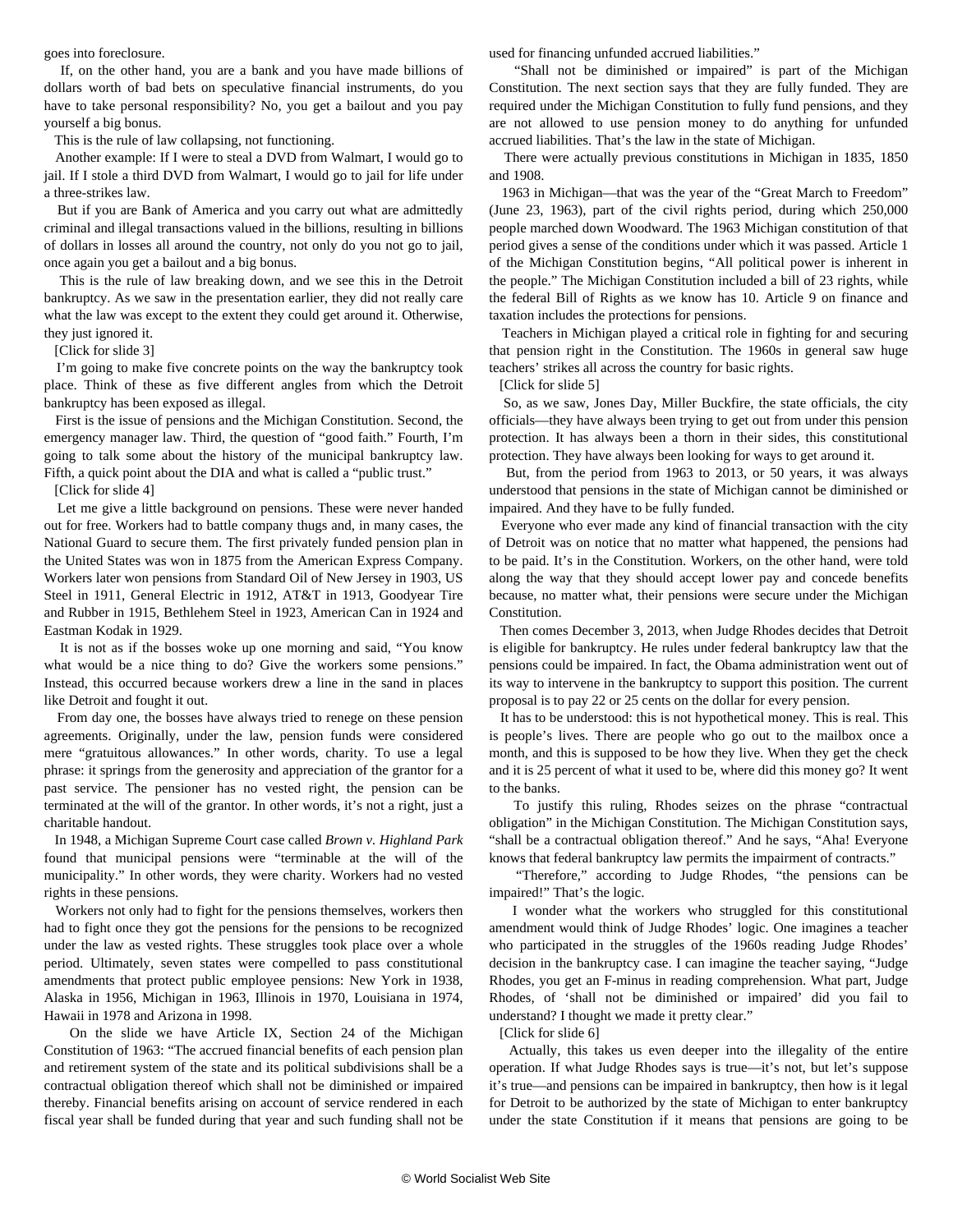#### impaired?

 Let me explain that another way. I want to make sure you're all with me here. We understand that the Constitution of the state of Michigan provides that pensions cannot be diminished or impaired. So, can the legislature of the state of Michigan pass a law under the Constitution that authorizes a city to use bankruptcy to impair pensions? The obvious logical answer is "no." But, in fact, that is exactly what they did.

#### [\[Click for slide 7](workspace://SpacesStore/458f8f7b-297f-44ac-83b2-494ccf3e160f)]

 The origins of the emergency manager law in Michigan can be traced to 1990, when the Michigan legislature enacted what was then Public Act 72 of 1990. The 1990 act gave state officials the power to appoint an emergency financial manager in a given municipality who would assume certain powers ordinarily held by local elected officials. Significantly, this 1990 law did not authorize bankruptcy. One assumes that at the time they understood that they could not authorize a city to enter bankruptcy because of the Constitution. They understood it would be totally illegal to go after pensions because that was part of the Constitution.

 Effective March 16, 2011, the 1990 law was replaced with Public Act 4 of 2011, the "Local Government and School District Fiscal Accountability Act." The 2011 revisions vastly expanded the 1990 law, granting an emergency manager the power to remove elected officials, eliminate local governmental departments, enact school curricula, and modify, terminate or reject contracts. The 2011 law, unlike the 1990 law, purported to provide that an emergency manager could file for bankruptcy.

 It goes without saying that the emergency manager law in itself is thoroughly anti-democratic. This law purports to give an emergency manager the power to override the entire system of democratically elected officials and representatives in a given local political entity. This unelected dictator is accountable to no one, and he or she cannot be removed by the local population. This dictator is empowered to fire local politicians, administrators or workers; rip up contracts; and unilaterally take municipalities against their will into bankruptcy.

 Suppose Socialist Equality Party members got elected onto a city council. They would just impose an emergency manager on that locality and take it into bankruptcy. That would be their response, and there would be nothing you could do. You can't get rid of these emergency managers. In practice, this law permits the installation of a direct representative of Wall Street in any given municipality, who can run roughshod over any political or legal obstacles to carrying out the interests of the city's big business creditors.

 Interestingly, notwithstanding its thoroughly anti-democratic content, the 2011 version of Michigan's emergency manager law still required any emergency manager to "fully comply" with Section 24 of Article IX of the Michigan Constitution of 1963, which guarantees that workers' pensions cannot under any circumstances be impaired.

[\[Click for slide 8](workspace://SpacesStore/23f83de7-0e92-4efb-aacf-733ff3f8df25)]

 The 2011 version of the law faced widespread opposition. In 2012, it was struck down by a popular referendum. But the conspirators behind the bankruptcy were not about to give up at that point, with all these billions on the line.

#### [\[Click for slide 9](workspace://SpacesStore/211e98e0-12a4-4b8f-823d-f9d44b60840d)]

 Immediately after it was struck down by popular referendum, the emergency manager law was quickly and quietly passed again by a postelection lame duck session of the Michigan legislature in November 2012. In other words, the response of the government of the state of Michigan to the emergency manager law being struck down by popular referendum was to turn around and pass the same law again.

 The law was passed in a mere 14 days. Pursuant to the advice of Jones Day lawyers, Michigan legislators tacked two minor appropriations provisions onto the bill in order to prevent it from being struck down by another popular referendum. There is a rule that you can't strike down appropriations provisions by popular referendum, so they stuck an

appropriations bill on there in an attempt to protect it.

 Even more importantly, the earlier version of the law required the emergency manager to comply with the Constitution. They took that part out. The revised law took out the part that said the emergency manager had to comply with the Constitution. It was passed in the political equivalent of the dead of night, with no public discussion.

 Under the new law, Kevyn Orr was quickly appointed as Detroit's emergency manager. As Judge Rhodes was compelled to acknowledge in his decision, Orr does not even have the basic qualifications required by the emergency manager statute.

 The emergency manager statute says the emergency manager has to have five years budgetary experience in government. Kevyn Orr has zero years budgetary experience in government. Orr is simply a big business lawyer who works for a big business law firm.

 It is obvious that he was selected not merely for his political connections to the Obama administration and his credentials as a hatchet man for big business, but for his reputation and skill as a bankruptcy lawyer. They were planning to take Detroit into bankruptcy from the very beginning.

 Now, if all this sounds completely illegal to you, it's because it is. First, if a law is struck down by popular referendum, you can't just turn around and pass it again. Second, you can't pass a law that purports to "authorize" somebody to violate the Constitution. That's unconstitutional on its face. You don't have to take my word for it, just ask Michigan state judge Rosemarie E. Aquilina.

[\[Click for slides 10](workspace://SpacesStore/629c0d79-7f5d-4e69-ba34-f3bfef176540)[-11](workspace://SpacesStore/8b18ddc2-5bcf-4e2f-9a1a-46b8abe58d4b)[-12](workspace://SpacesStore/ef80cd14-c815-4645-ba69-0815d0d27c71)]

 Michigan state judge Rosemarie E. Aquilina heard challenges to the revised emergency manager law in 2013 in a case called *Webster v. Michigan,* in the state court of Michigan*.* She issued an order in response to the challenge striking down the law as unconstitutional, and she also ordered that a bankruptcy petition could not be filed. I'm going to read her order:

 "IT IS HEREBY ORDERED: PA 436 [the emergency manager law] is unconstitutional and in violation of Article IX Section 24 of the Michigan Constitution [the protections for pensions] to the extent that it permits the Governor to authorize an emergency manager to proceed under Chapter 9 [bankruptcy] in any manner which threatens to diminish or impair accrued pension benefits; and PA 436 is to that extent of no force or effect."

 She goes on: "The Governor is prohibited by Article IX Section 24 of the Michigan Constitution from authorizing an emergency manager under PA 436 to proceed under Chapter 9 in a manner which threatens to diminish or impair accrued pension benefits, and any such action by the Governor is without authority and in violation of Article IX Section 24 of the Michigan Constitution.

 "In order to rectify his unauthorized and unconstitutional actions described above, the Governor must (1) direct the Emergency Manager to immediately withdraw the Chapter 9 petition filed on July 18, and (2) not authorize any further Chapter 9 filing which threatens to diminish or impair accrued pension benefits."

 It is pretty clear, in light of Judge Aquilina's decision, that none of what they are doing is legal. Kevyn Orr has zero authority to be acting as the emergency manager of the city of Detroit. The emergency manager law from which he purports to derive his authority is unconstitutional. In fact, the city has no business being in bankruptcy at all.

#### [\[Click for slide 13\]](workspace://SpacesStore/43bdc973-ae48-4c09-a042-61f7c39527d1)

 So, the emergency manager law was struck down once by popular referendum. They passed it again. It was struck down a second time by a state judge. Now, you are probably wondering, if that's true, how is Orr still supposedly the emergency manager? And how is Detroit in bankruptcy? Well, here is what happened.

 Orr and his team of Jones Day lawyers got wind in July 2013 of the ruling that Judge Aquilina was about to make. In an effort to bypass this ruling and ram through the bankruptcy, they rushed to file Detroit's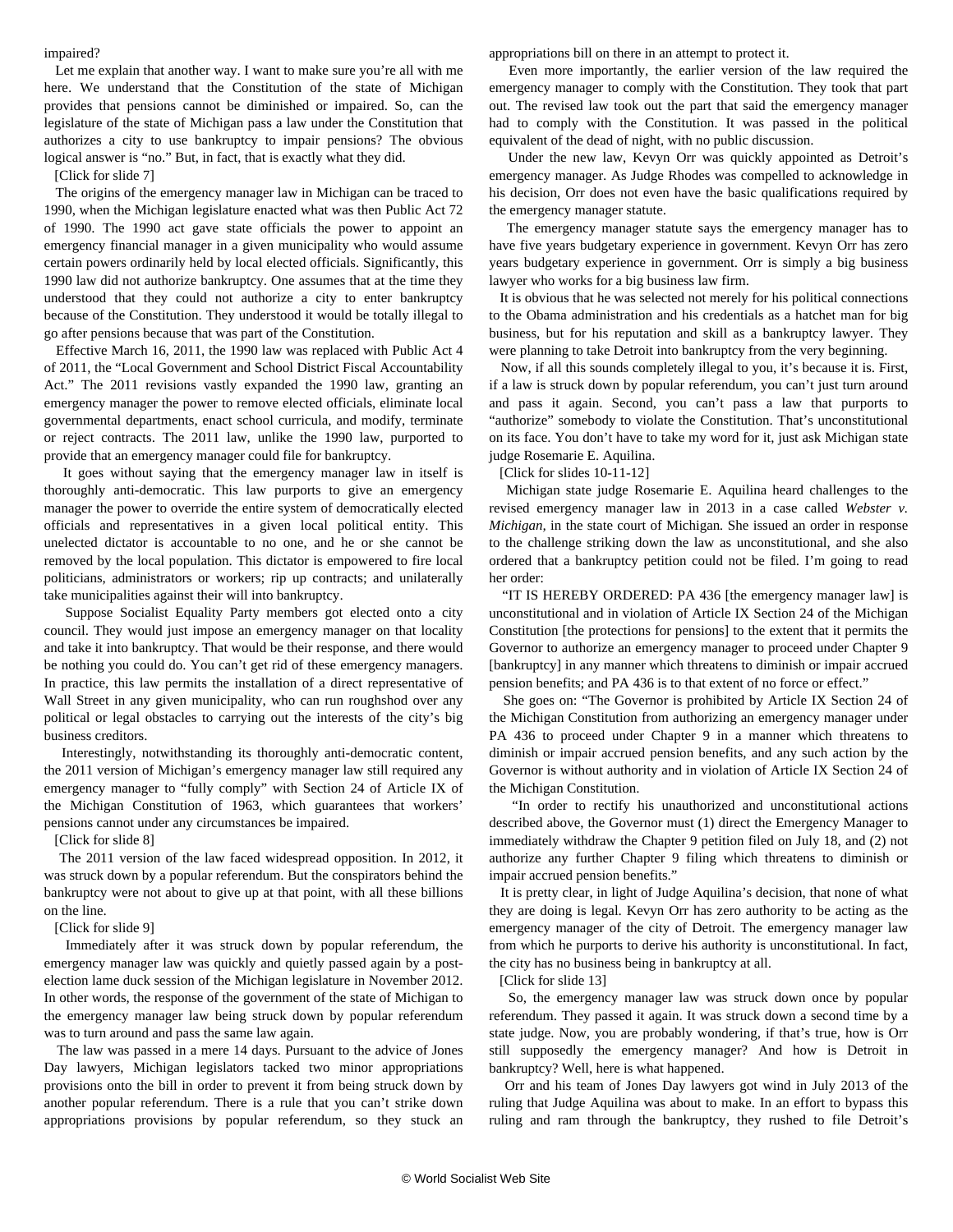bankruptcy petition ahead of schedule.

 The City of Detroit officially entered bankruptcy at 4:06 p.m. on the last court day before Judge Aquilina's order went into effect, nine minutes before Judge Aquilina's hearing, which was scheduled for 4:15 p.m. This was done, again, in the dead of night with no public discussion.

[\[Click for slide 14\]](workspace://SpacesStore/e0e69e27-eae0-41e8-8b9e-db7bac298727)

 Orr and company then argued to Judge Rhodes in federal bankruptcy court—and Judge Rhodes agreed—that this nine-minute difference meant that Judge Aquilina no longer had jurisdiction over the case when she issued the ruling from which we just read. So Judge Rhodes ruled that Judge Aquilina's order had no effect.

 Imagine you're at a state fair and you're watching one of those games where you throw a dart and hit a bull's-eye. Some people have played that game. You pay two dollars and if you hit the bull's-eye then you get a prize.

 Imagine you're throwing some darts. You pay two dollars, you miss. You pay two dollars, you miss. And then you throw the dart, it goes right smack in the middle of the bull's-eye—and then bounces off. There would be that moment when you realize—hey, this thing is rigged. This is not fair. There is no way to win the prize. Everyone in the crowd knows at that moment that this thing is rigged. There is no point in paying any money.

 That moment comes in the Detroit bankruptcy the minute the federal court ignores Judge Aquilina's ruling and rams through the case anyway. The difference is that instead of darts for two dollars, we are talking about billions of dollars of workers' life earnings.

 I want to touch briefly on the issue of "good faith." It is one of the many requirements of municipal bankruptcy law that the bankruptcy petition has to be in "good faith." In other words, the city cannot deliberately bankrupt itself and then apply for bankruptcy protection. Nor can a city use bankruptcy law to skirt its obligations under state law.

 There were a number of emails that came to light in the course of the federal bankruptcy proceedings. Unfortunately, I can't use them all, and I can't even use a small selection—I'm just going to use one email. Read this email, and then you can decide for yourself whether you think this bankruptcy was filed in good faith.

[\[Click for slide 15\]](workspace://SpacesStore/7f7ffa8a-5442-4953-afef-0953fdda0aa3)

 This is an email dated January 31, 2013 from Dan T. Moss, an associate attorney at Jones Day, to Kevyn Orr, who is at this point also an attorney at Jones Day. He says, "Making this a national issue is not a bad idea. It provides political cover for the state politicians. Indeed, this gives them an even greater incentive to do this right because, if it succeeds, there will be more than enough patronage to allow either Bing or Snyder to look for higher callings whether Cabinet, Senate, or corporate. Further, this would give you cover and options on the back end."

 One could write a whole essay on this one email. Number one, "political cover." Obviously, all of these people know that if they did this in broad daylight they would never be elected again. So they have to give themselves political cover, hence the emergency manager law. They can pretend, "Well, I'm not doing it, it's Kevyn Orr, so you can elect me again."

 "Patronage"—these people are being bribed by the Obama administration. Bing, a Democrat, and Snyder, a Republican, in the same sentence being bribed by the Obama administration with this phrase "Cabinet, Senate, or corporate."

 Basically, the same category of people occupy those three spheres: Cabinet, meaning the Obama White House; Senate, meaning the federal legislature; or corporate, meaning what you do in your off time. You go become a billionaire at such-and-such company.

 Then there is "options on the back end." They know that if they pull this off, they are going to be hated by the people of Detroit, and they have to have a golden parachute to land.

Mindful of the fact that Article 1 of the Michigan Constitution begins,

"All political power is inherent in the people," I think we should have a vote. Show of hands. Who thinks this was filed in good faith? Maybe we can overrule Judge Rhodes. Show of hands. Who thinks this was not filed in good faith? Judge Rhodes, you're overruled by the people of the state of Michigan.

 If this bankruptcy was filed in "good faith," then the phrase "good faith" has no meaning in the English language.

 The law of municipal bankruptcy (or what is now referred to as "Chapter 9") originated in the New Deal. We have already discussed the New Deal, so I will not repeat the points about that. The provisions for municipal bankruptcies in the United States were one aspect of the New Deal reforms.

 Prior to 1934, banks could force insolvent municipalities to raise taxes in order to pay their debts. This gave banks a tremendous coercive power over municipalities, which in turn ensured that municipalities had an incentive to pay the banks instead of wages and essential services. The municipal bankruptcy law was actually designed to protect wages and essential services from the predations of the banks. That is why it was passed in 1934.

 Under the municipal bankruptcy law as it was originally intended to function, the city of Detroit would be fully within its rights to fully fund pensions and the DIA and tell the banks, "Too bad." That is actually how the law is supposed to work.

[\[Click for slide 16\]](workspace://SpacesStore/3e120bcb-9635-4122-801b-0e29b44ad4b0)

 To anyone who still thinks that the Detroit bankruptcy is merely a local issue, and not part of a global process, one has only to look at the development of municipal bankruptcy law over the recent period. The Detroit bankruptcy emerges as one step in a nationally coordinated campaign to set the stage for a wave of municipal bankruptcies all around the country. Again, the plan is to use the federal bankruptcy law—which was such a smash hit in the private corporate sphere—to go after cities and municipalities too. This plan has the full support of the Obama administration.

 I've listed some of the bankruptcies leading up to Detroit. These are just some of many examples. These were all cited by Rhodes in his decision. A lot of the same personnel, the same law firms, are involved. With these cases, the bankruptcy law is in the process of being transformed. Instead of municipalities using the bankruptcy to protect themselves from the banks, bankruptcy is being used to loot the municipalities on behalf of the banks.

[\[Click for slide 17\]](workspace://SpacesStore/9dae2fe5-350f-44de-951b-539a3d213f30)

 This is a good time to point out another extraordinary aspect of the Detroit bankruptcy proceedings. Federal law has a historical legacy in the United States of being used to expand basic rights and override antidemocratic state laws, from the Civil War to the New Deal to the Civil Rights period and desegregation. Federal law is being used in the Detroit bankruptcy in the opposite manner: to clear the way for the theft of pensions and to override basic rights guaranteed by the Michigan constitution.

 The sale of the art at the DIA is completely illegal. Don't take it from me, take it from Michigan's Republican attorney general, Bill Schuette, who was asked to submit a memorandum in the course of the bankruptcy proceedings. He wrote: "You ask whether the art collected and displayed at the museum may be sold or transferred for purposes of satisfying debts or obligations of the City unrelated to the collection or the museum. The answer to this question is no."

Period. End of sentence.

 His opinion explains that the Detroit Institute of Arts is a public trust and that "as a legal entity holding assets for a charitable purpose, the museum was founded as a charitable trust." He continues: "The museum's charitable purpose was the exhibition of art for the public; the art collection thereafter acquired by the museum became the assets of the